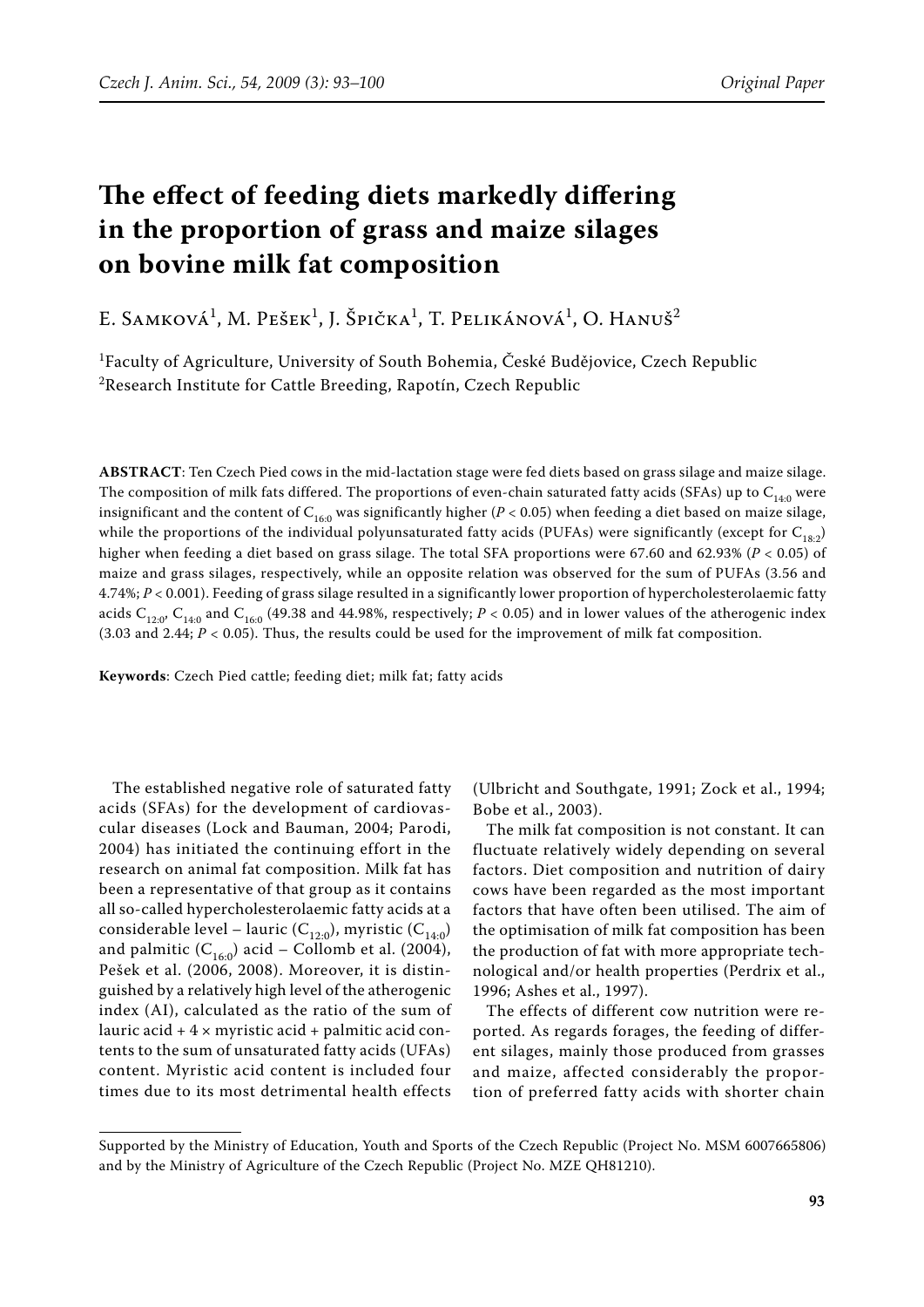|                     | Diet with predominant |         |                                         |               |                |         |                                         |                  |        |
|---------------------|-----------------------|---------|-----------------------------------------|---------------|----------------|---------|-----------------------------------------|------------------|--------|
|                     | grass silage          |         |                                         |               | maize silage   |         |                                         |                  | Ρ      |
|                     | $\overline{x}$        | $s_{x}$ | $\boldsymbol{\mathcal{X}}_{\text{min}}$ | $x_{\rm max}$ | $\overline{x}$ | $S_{x}$ | $\boldsymbol{\mathcal{X}}_{\text{min}}$ | $x_{\text{max}}$ |        |
| Parity              | 2.3                   | 0.7     | 2                                       | 4             | 3.3            | 0.7     | 3                                       | 5                |        |
| Days in milk        | 182                   | 38      | 121                                     | 243           | 158            | 42      | 91                                      | 243              | 0.0528 |
| Milk yield (kg/day) | 17.76                 | 6.47    | 11.80                                   | 34.00         | 23.17          | 7.35    | 12.30                                   | 38.60            | 0.1507 |
| Fat $(\%)$          | 4.49                  | 0.87    | 2.94                                    | 5.93          | 4.66           | 0.68    | 3.73                                    | 5.98             | 0.6646 |
| Protein (%)         | 3.57                  | 0.27    | 2.96                                    | 3.97          | 3.26           | 0.46    | 2.79                                    | 4.06             | 0.1300 |
| Lactose (%)         | 4.79                  | 0.17    | 4.50                                    | 5.00          | 5.00           | 0.14    | 4.80                                    | 5.20             | 0.0004 |

Table 1. Characteristics of 10 Czech Pied cows – milk yield and composition

length (Martin et al., 2002; Floris et al., 2006). Feeding grass, red clover and clover-grass silages, Dewhurst et al. (2003) reported a significant increase in linolenic acid  $(C_{18:3})$  and a decrease in palmitic acid proportion in milk fat of cows receiving clover silage.

In concentrates, their different treatments (e.g. thermal, grinding, extrusion, seed extraction) should be taken into consideration as they can increase the proportion of UFAs and concurrently decrease the level of SFAs (Sarrazin et al., 2004; Liu et al., 2008). Significant changes in the milk fat composition followed feeding of additives based on fodder fats and oils (e.g. Loor et al., 2005; Strusińska et al., 2006).

The aim of this study was to find out the extent to what fatty acid composition and atherogenic index of cow milk fat can be affected by diets widely used

### Table 2. Chemical composition of used feeds

|                               |              | Grass silage |              | $\text{Hay}^1$ | Mashed oats | Production feed<br>mixture <sup>2</sup> |  |
|-------------------------------|--------------|--------------|--------------|----------------|-------------|-----------------------------------------|--|
|                               | Maize silage | 1            | $\mathbf{2}$ |                |             |                                         |  |
| Dry matter (DM; g/kg)         | 286          | 324          | 385          | 897            | 870         | 883                                     |  |
| Composition (DM; g/kg)        |              |              |              |                |             |                                         |  |
| Crude protein $3$             | 75.5         | 117.6        | 142.9        | 71.4           | 132.2       | 252.6                                   |  |
| Crude fat                     | 31.0         | 32.5         | 21.4         | 18.9           | 42.5        | 70.4                                    |  |
| Crude fibre                   | 250.7        | 280.6        | 259.3        | 309.2          | 141.4       | 67.5                                    |  |
| Crude ash                     | 44.8         | 75.3         | 91.0         | 63.2           | 33.6        | 72.3                                    |  |
| $NE_{L}$ (MJ/kg) <sup>4</sup> | 6.09         | 5.46         | 5.87         | 4.18           | 6.83        | 7.41                                    |  |
| Ca                            | 2.13         | 5.12         | 13.53        | 3.69           | 1.49        | 13.21                                   |  |
| $\mathbf{p}$                  | 1.96         | 3.02         | 2.83         | 2.38           | 4.37        | 8.00                                    |  |
| Na                            | 0.07         | 0.25         | 0.10         | 0.21           | 0.46        | 6.18                                    |  |
| Mg                            | 1.33         | 1.98         | 2.99         | 1.20           | 1.38        | 6.74                                    |  |

1 permanent grassland hay from late cut with prevailing *Deschampsia cespitosa, Agrostis tenuis, Agrostis stolonifera, Alopecurus pratensis*;

 $^2$ mixture consisted of 20, 20, 12, 25, 20 and 3% (w/w) of barley, wheat, oats, extracted rapeseed meal, extracted soybean meal and a mixture of minerals and vitamins;

 ${}^{3}\text{N} \times 6.25$ ; <sup>4</sup>net energy for lactation (Sommer et al., 1994)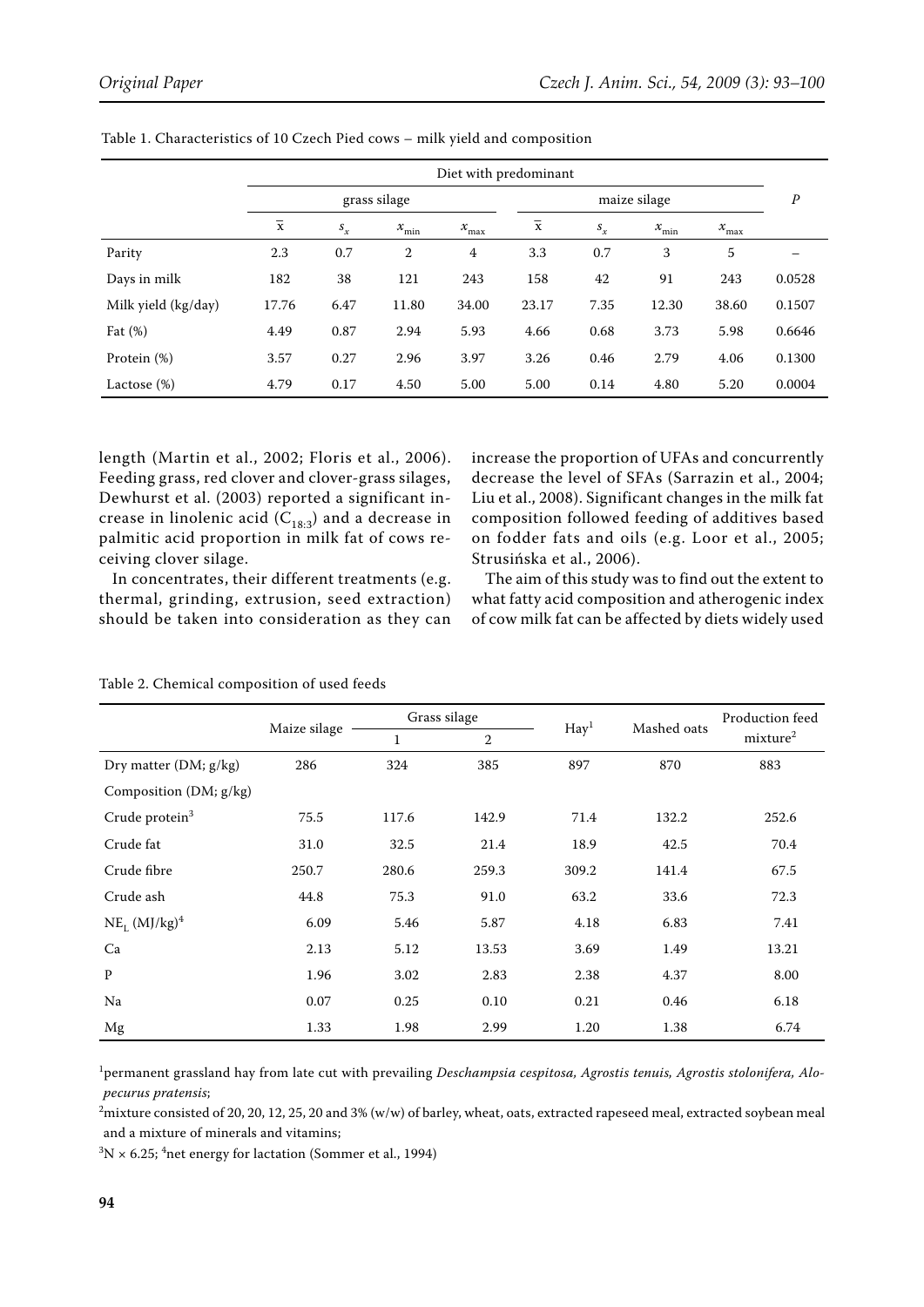in farming, based on different proportions of grass and maize silages.

#### **MATERIAL AND METHODS**

#### **Sampling and feeding**

Ten lactating Czech Pied cows together stabled in a byre with stanchions for 200 animals on the Čejkovice farm were used (Table 1). Raw milk for

Table 3. Intake of matter and diet composition

|                                          | Diet with predominant |        |  |
|------------------------------------------|-----------------------|--------|--|
|                                          | grass                 | maize  |  |
|                                          | silage                | silage |  |
| Intake (kg/day)                          |                       |        |  |
| Fresh matter                             | 37.6                  | 38.9   |  |
| Dry matter (DM)                          | 15.5                  | 16.6   |  |
| <b>Diet composition</b> (% of DM)        |                       |        |  |
| Maize silage                             | 8.6                   | 35.6   |  |
| Grass silage 1                           | 56.4                  |        |  |
| Grass silage 2                           |                       | 25.1   |  |
| $\text{Hay}^1$                           | 4.4                   | 4.1    |  |
| Mashed oats                              | 5.6                   | 5.3    |  |
| Production feed mixture:                 | 23.3                  | 28.0   |  |
| -barley                                  | 4.8                   | 5.8    |  |
| -wheat                                   | 4.8                   | 5.8    |  |
| $-$ oat                                  | 2.9                   | 3.4    |  |
| -extracted soybean meal                  | 6.0                   | 7.2    |  |
| -extracted rapeseed meal                 | 4.8                   | 5.8    |  |
| Mineral and vitamin mixture <sup>2</sup> | 1.7                   | 1.9    |  |
| <b>Chemical composition</b>              |                       |        |  |
| Dry matter $(g)$                         | 411                   | 427    |  |
| Crude protein $(g/kg \text{ of } DM)^3$  | 144                   | 146    |  |
| $NE_{L}$ (MJ/kg) <sup>4</sup>            | 6.0                   | 6.3    |  |

1 permanent grassland hay from late cut with prevailing *Deschampsia cespitosa, Agrostis tenuis, Agrostis stolonifera, Alopecurus pratensis*;

 $^2$ mixture contained per kilogram: 210, 30, 100, 70 g of calcium, phosphorus, sodium, magnesium, resp.; 750, 30, 80, 2 730 mg of copper, selenium, iodine, vitamin E, resp.; 500 000 and 75 000 IU of vitamin A and  $D_3$ , resp.

 $3N \times 6.25$ ; <sup>4</sup>net energy for lactation (Sommer et al., 1994)

the determination of milk and fatty acid composition was sampled within the afternoon regular testing of milk efficiency during the winter period in January and November 2006.

Diets were formulated according to the DLG-Futterwerttabellen, Wiederkäuer (1997) and calculated for the mean live weight of 600 kg, milk fat content of 4.2% and milk protein content of 3.5%. Diets consisted of silages widely used currently in Czech farming practice (maize and grass silages) – Table 2. The cows received primarily a diet based on grass silage (27 kg/day; 56.4% of dry matter) and then a diet based on maize silage (21 kg/day; 35.6% of dry matter) – Table 3. Both the diets were fed at least for six weeks before sampling.

#### **Chemical and statistical analyses**

The chemical composition of feeds used in the diets was analyzed using valid methods according to Decree No. 124/2001 of the Ministry of Agriculture of the Czech Republic (2001). The content of crude protein was determined according to the Kjeldahl method (N  $\times$  6.25). The value of NE<sub>L</sub> was estimated according to Sommer et al. (1994).

Fat, protein and lactose contents in milk samples  $(n = 20)$  were determined spectrophotometrically using a Milcoscan 4000 device (Foss Electric). Milk fat was extracted with petroleum ether. Fatty acids in isolated fat were reesterified to their methyl esters by a methanolic solution of potassium hydroxide. Methyl esters of fatty acids were determined by a gas-chromatographic method (GLC)

Table 4. Parameters of chromatographic analysis of fatty acids

| Parameter     | Value                                     |
|---------------|-------------------------------------------|
| Column        | omegawax 530; 30 m                        |
| Detector      | <b>FID</b>                                |
| Temperature:  |                                           |
|               | $40^{\circ}$ C for 3 min;                 |
| - column      | 20°C/min up to 150°C;                     |
|               | $2.5^{\circ}$ C/min up to $240^{\circ}$ C |
| $-$ injection | $250^{\circ}$ C                           |
| – detector    | $250^{\circ}$ C                           |
| Nitrogen flow | $6 \text{ ml/min}$                        |
| Injection     | 1 µl                                      |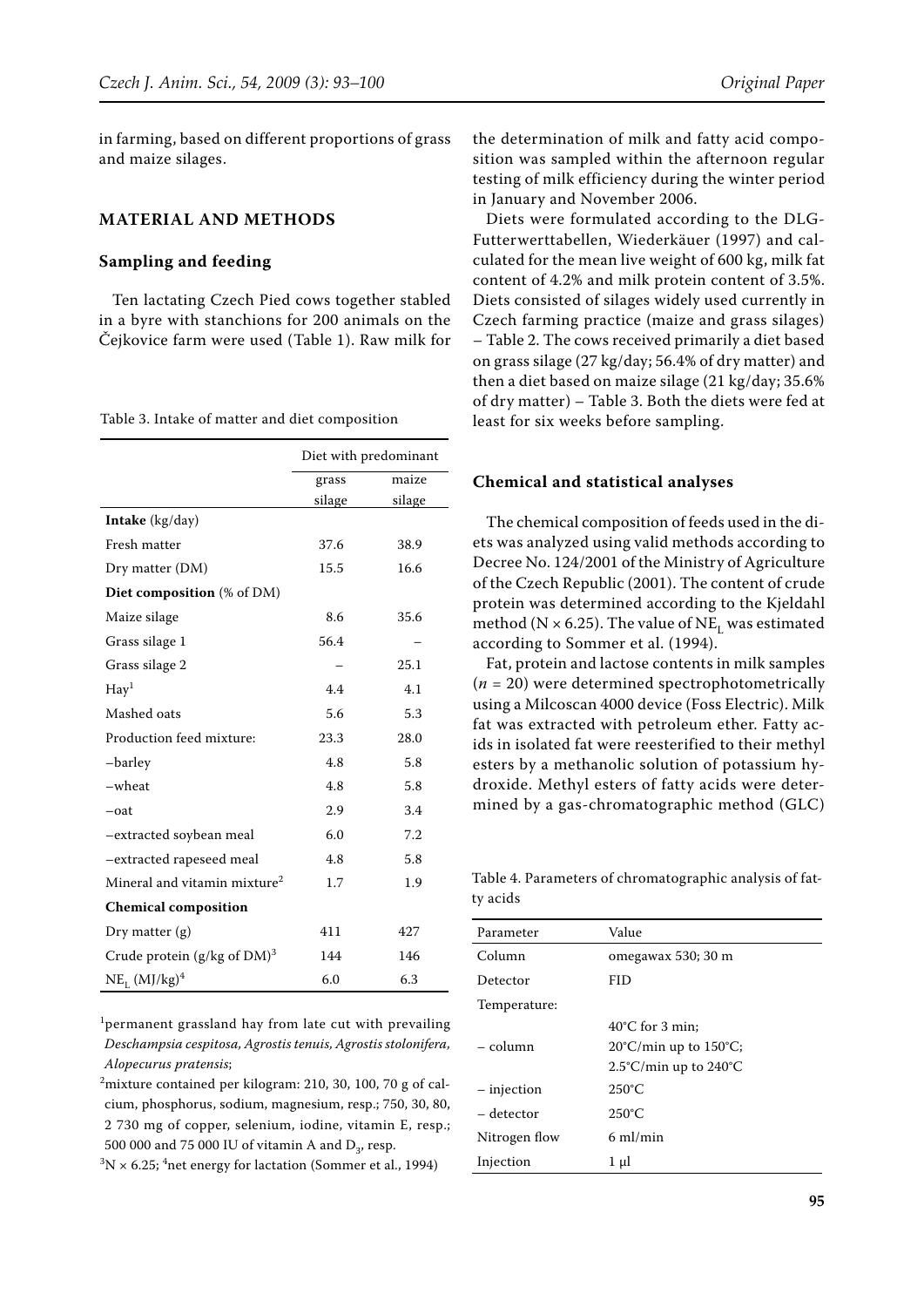using a Varian 3300 apparatus under conditions shown in Table 4. The identification of fatty acids was carried out using the analytical standards (Supelco). In total, 45 fatty acids were observed, out of which 33 were identified. The proportions of individual fatty acids were calculated from the ratio of their peak area to the total area of all the observed acids.

The analytical data were assessed statistically using Statistica CZ 6.1 program (Statsoft CR). For significance testing, *t*-test for dependent samples was used.

#### **RESULTS AND DISCUSSION**

Statistically insignificant differences (*P* = 0.1507) in daily milk yield (Table 1) were observed between the testing periods in January and November 2006 in ten cows of Czech Pied cattle. The differences could be caused by different parity (2.3 and 3.3 in January and November, respectively). As reported by Townsend et al. (1997) and Secchiari et al. (2003), parity had no effect on the fatty acid composition contrary to the stage of lactation. In our opinion, the changes in the spectrum of fatty acids of these ten lactating cows described below were caused primarily by different proportions of silages in diets.

Both the tested diets have been widely used in the Czech farming practice. The replacement of the diet based on grass silage (27 kg/day) by the diet with prevailing maize silage (21 kg/day) caused expected changes within all groups of milk fatty acids (Figures 1–3 and Table 5).

Feeding the diet based on grass silage resulted in a statistically significant (except for linoleic acid  $-C_{18:2n6}$ ) increase in contents of 12 identified polyunsaturated fatty acids (PUFAs). Important changes were observed in the proportion of  $C_{18:2n6}$  (1.81) versus 1.65%) after feeding the diets based on grass silage and maize silage, respectively, and those of individual n-3 fatty acids (Table 5).

The ratio of n-6 to n-3 fatty acids in human nutrition should be maximally 5:1 (WHO/FAO, 2003). While the intake of n-6 fatty acids from plant oils was sufficient and even exceeded, dietary sources of n-3 acids were usually limited. In the tested milk fat the ratio values were  $3.18$  and  $3.53$  (P < 0.05) after feeding the diets based on grass silage and maize silage, respectively (Figure 1). Literature data of the ratio in milk fat vary more widely, e.g. between 1.16 and 4.37 (Komprda et al., 2000; Collomb et al., 2004). However, it should be taken into consideration that the number of identified n-3 and n-6 fatty acids was different in different papers. For instance, Leiber et al. (2005) used the contents of only three n-6 and four n-3 acids for the ratio calculation, while Collomb et al. (2004) used nine and seven acids, respectively.

From the nutritional aspect, great attention has been focused on conjugated linoleic acids (CLA) with their preventive health roles (Parodi, 2004; Bauman et al., 2006). The determined proportions in milk fats were 0.92 and 0.48% (*P* < 0.001) after feeding the diets based on grass silage and maize silage, respectively (Table 5). Considerable differences (*P* < 0.001) were also observed in total proportions of PUFAs, 4.74 and 3.56%, respectively (Figure 2).



Figure 1. The ratio of polyunsaturated fatty acids *n-6* to polyunsaturated fatty acids n*-*3(n-6/n-3) and the atherogenic index  $(AI = (C_{12:0} + (C_{14:0} \times 4) + C_{16:0})/UFA)$  in milk fat of Czech Pied cows fed diets based on grass and maize silage; a,bmeans with different superscripts differ significantly at 0.05



Figure 2. Proportions of monounsaturated fatty acids (MUFA) and polyunsaturated fatty acids (PUFA) in milk fat of Czech Pied cows fed diets based on grass and maize silage; % of total fatty acids (w/w);  $a,b$  means with different superscripts differ significantly at 0.001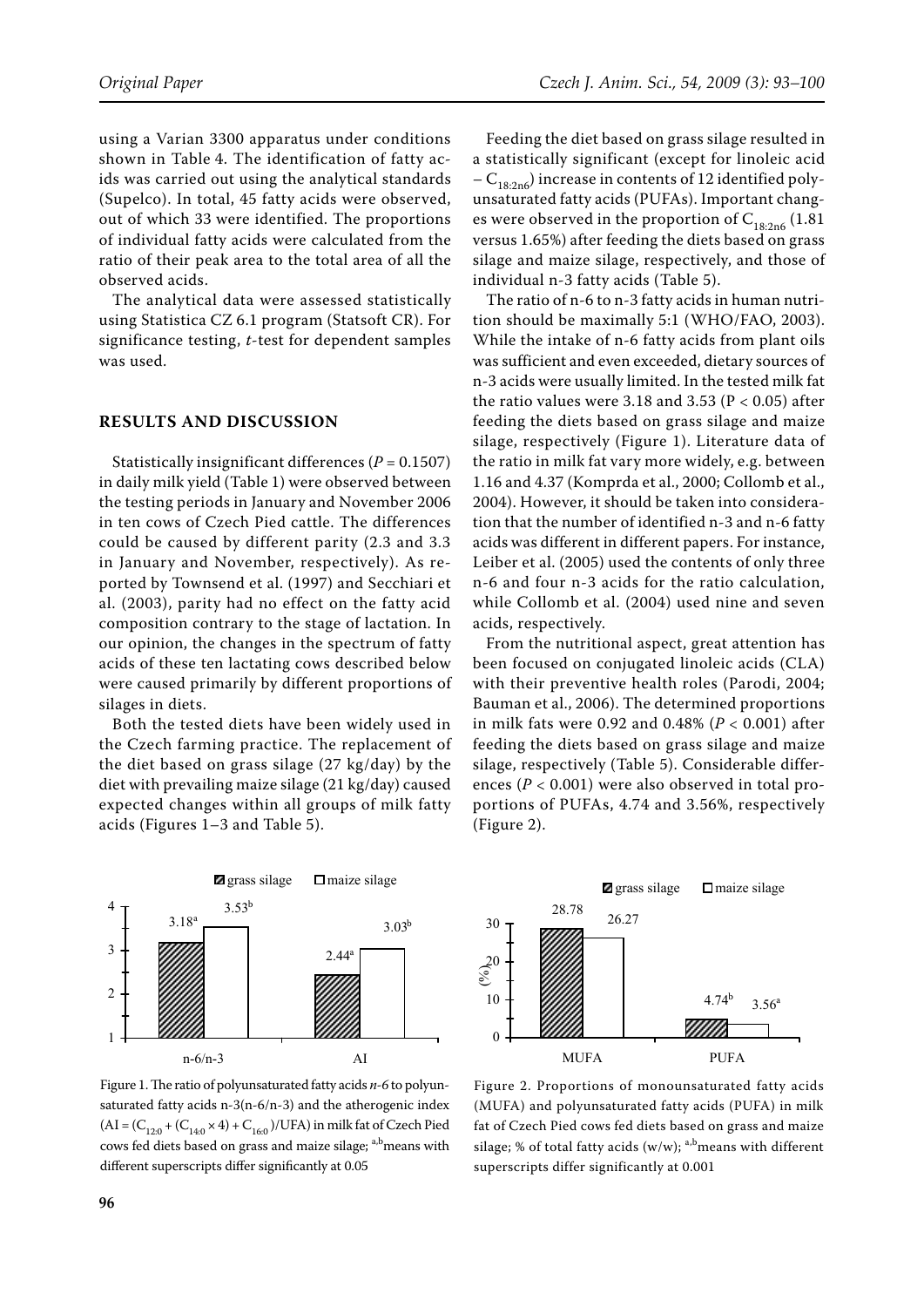|                        | Table 5. Effects of feeding different diets on the fatty acid composition (% of the total 45 fatty acids, w/w) in milk |  |  |  |  |
|------------------------|------------------------------------------------------------------------------------------------------------------------|--|--|--|--|
| fat of Czech Pied cows |                                                                                                                        |  |  |  |  |

|                                           | Diet with predominant |                 |                                         |                  |                          |                                |                                         |               |        |
|-------------------------------------------|-----------------------|-----------------|-----------------------------------------|------------------|--------------------------|--------------------------------|-----------------------------------------|---------------|--------|
| Fatty acid                                | grass silage          |                 |                                         | maize silage     |                          |                                |                                         | $\cal P$      |        |
|                                           | $\bar{x}$             | $\mathcal{S}_x$ | $\boldsymbol{\mathcal{X}}_{\text{min}}$ | $x_{\text{max}}$ | $\overline{\mathcal{X}}$ | $s_{\boldsymbol{\mathcal{X}}}$ | $\boldsymbol{\mathcal{X}}_{\text{min}}$ | $x_{\rm max}$ |        |
| Saturated                                 |                       |                 |                                         |                  |                          |                                |                                         |               |        |
| $\mathbf{C}_{4:0}$                        | 2.19                  | 0.48            | 1.41                                    | 2.83             | 2.43                     | 0.40                           | 1.92                                    | 3.09          | 0.2305 |
| $\mathsf{C}_{6:0}$                        | 1.87                  | 0.38            | 1.24                                    | 2.27             | 2.04                     | 0.22                           | 1.73                                    | 2.34          | 0.2286 |
| $\mathcal{C}_{8:0}$                       | 1.29                  | 0.23            | 0.80                                    | 1.54             | 1.48                     | 0.15                           | 1.26                                    | 1.70          | 0.0621 |
| $C_{10:0}$                                | 3.24                  | 0.51            | 1.98                                    | 3.81             | 3.73                     | 0.51                           | 3.13                                    | 4.58          | 0.0804 |
| $C_{11:0}$                                | 0.06                  | 0.02            | $0.04\,$                                | 0.09             | 0.08                     | $0.02\,$                       | 0.05                                    | 0.11          | 0.0716 |
| $C_{12:0}$                                | 3.75                  | 0.55            | 2.37                                    | 4.22             | 4.25                     | 0.77                           | 3.43                                    | 5.67          | 0.1826 |
| $C_{13:0}$                                | 0.13                  | 0.02            | 0.10                                    | 0.16             | 0.14                     | 0.05                           | 0.10                                    | 0.25          | 0.3438 |
| $C_{14:0}$                                | 11.99                 | 1.45            | 8.39                                    | 13.68            | 13.15                    | 1.20                           | 10.88                                   | 14.45         | 0.0931 |
| $C_{15:0}$                                | 1.31                  | 0.09            | 1.20                                    | 1.50             | 1.12                     | 0.23                           | 0.83                                    | 1.57          | 0.0696 |
| $C_{16:0}$                                | 29.24                 | 1.46            | 26.70                                   | 31.92            | 31.99                    | 3.58                           | 26.33                                   | 39.37         | 0.0423 |
| $C_{17:0}$                                | 0.76                  | 0.13            | 0.65                                    | 1.10             | 0.57                     | $0.04\,$                       | 0.52                                    | 0.65          | 0.0012 |
| $C_{18:0}$                                | 6.72                  | 1.82            | 4.02                                    | 10.38            | 6.38                     | 0.84                           | 5.44                                    | 7.73          | 0.6386 |
| $\mathbf{C}_{\text{20:0}}$                | 0.23                  | 0.03            | 0.18                                    | 0.27             | 0.15                     | 0.02                           | 0.12                                    | 0.18          | 0.0000 |
| $\mathbf{C}_{22:0}$                       | 0.08                  | 0.01            | 0.06                                    | 0.09             | 0.05                     | $0.01\,$                       | 0.02                                    | 0.07          | 0.0000 |
| $\text{C}_{2\underline{4:0}}$             | 0.07                  | 0.01            | 0.04                                    | 0.08             | 0.04                     | $0.01\,$                       | $0.01\,$                                | 0.06          | 0.0000 |
| Monounsaturated                           |                       |                 |                                         |                  |                          |                                |                                         |               |        |
| $C_{10:1}$                                | 0.34                  | 0.08            | 0.13                                    | 0.41             | 0.33                     | 0.06                           | 0.25                                    | 0.46          | 0.9832 |
| $C_{12:1}$                                | 0.20                  | 0.10            | 0.06                                    | 0.40             | 0.09                     | 0.03                           | 0.04                                    | 0.15          | 0.0181 |
| $\mathsf{C}_{\scriptscriptstyle 14:1}$    | 1.14                  | 0.30            | 0.45                                    | 1.59             | 1.01                     | 0.26                           | 0.77                                    | 1.57          | 0.2762 |
| $C_{16:1}$                                | 1.81                  | 0.28            | 1.55                                    | 2.27             | 1.92                     | 0.52                           | 1.28                                    | 2.67          | 0.4938 |
| $\mathcal{C}_{18:1}$                      | 24.94                 | 2.28            | 22.65                                   | 30.86            | 22.72                    | 3.16                           | 20.04                                   | 29.82         | 0.1399 |
| $C_{\underline{20:1}}$                    | 0.35                  | $0.02\,$        | 0.31                                    | 0.38             | 0.20                     | $0.02\,$                       | 0.15                                    | 0.23          | 0.0000 |
| Polyunsaturated                           |                       |                 |                                         |                  |                          |                                |                                         |               |        |
| $\mathcal{C}_{16:2n4}$                    | 0.21                  | 0.12            | 0.08                                    | 0.52             | 0.11                     | 0.03                           | 0.08                                    | 0.15          | 0.0323 |
| $\mathsf{C}_{16:3n4}$                     | $0.40\,$              | $0.08\,$        | $0.35\,$                                | $0.61\,$         | 0.32                     | $0.08\,$                       | $0.20\,$                                | 0.46          | 0.0390 |
| $\mathcal{C}_{\mathbf{18:2n6}}$           | 1.81                  | 0.34            | 1.35                                    | 2.46             | 1.65                     | 0.22                           | 1.30                                    | 2.04          | 0.2585 |
| CLA <sup>1</sup>                          | 0.92                  | 0.14            | 0.63                                    | 1.13             | 0.48                     | $0.07\,$                       | 0.40                                    | 0.61          | 0.0000 |
| $C_{18:3n6}$                              | 0.09                  | 0.02            | 0.06                                    | 0.13             | $0.07\,$                 | $0.01\,$                       | 0.05                                    | 0.09          | 0.0233 |
| $\mathcal{C}_{\scriptscriptstyle 18:3n3}$ | 0.52                  | 0.10            | 0.43                                    | 0.73             | $0.42\,$                 | 0.07                           | 0.31                                    | $0.51\,$      | 0.0120 |
| $\mathsf{C}_{\mathsf{20:3n6}}$            | 0.16                  | 0.04            | 0.12                                    | 0.22             | 0.10                     | 0.03                           | 0.07                                    | 0.17          | 0.0055 |
| $\mathbf{C}_{\text{20:4n6}}$              | 0.19                  | 0.04            | $0.15\,$                                | 0.26             | $0.14\,$                 | 0.04                           | 0.11                                    | $0.24\,$      | 0.0005 |
| $\mathsf{C}_{\mathsf{20:4n3}}$            | 0.05                  | 0.02            | 0.02                                    | 0.09             | 0.02                     | 0.01                           | 0.01                                    | 0.04          | 0.0066 |
| $C_{20:5n3}$                              | 0.05                  | 0.01            | $0.04\,$                                | 0.07             | 0.04                     | $0.01\,$                       | 0.03                                    | 0.05          | 0.0241 |
| $C_{22:4n6}$                              | $0.07\,$              | $0.01\,$        | $0.05\,$                                | $0.10\,$         | $0.03\,$                 | 0.01                           | 0.02                                    | $0.06\,$      | 0.0000 |
| $C_{22:5n3}$                              | 0.11                  | 0.02            | 0.09                                    | 0.13             | 0.09                     | $0.01\,$                       | $0.08\,$                                | 0.11          | 0.0027 |

1 mixture of isomeric conjugated linoleic acids (∆9,11*cis*-, *trans*; ∆9,11*trans*-, *cis*-octadecadienoic)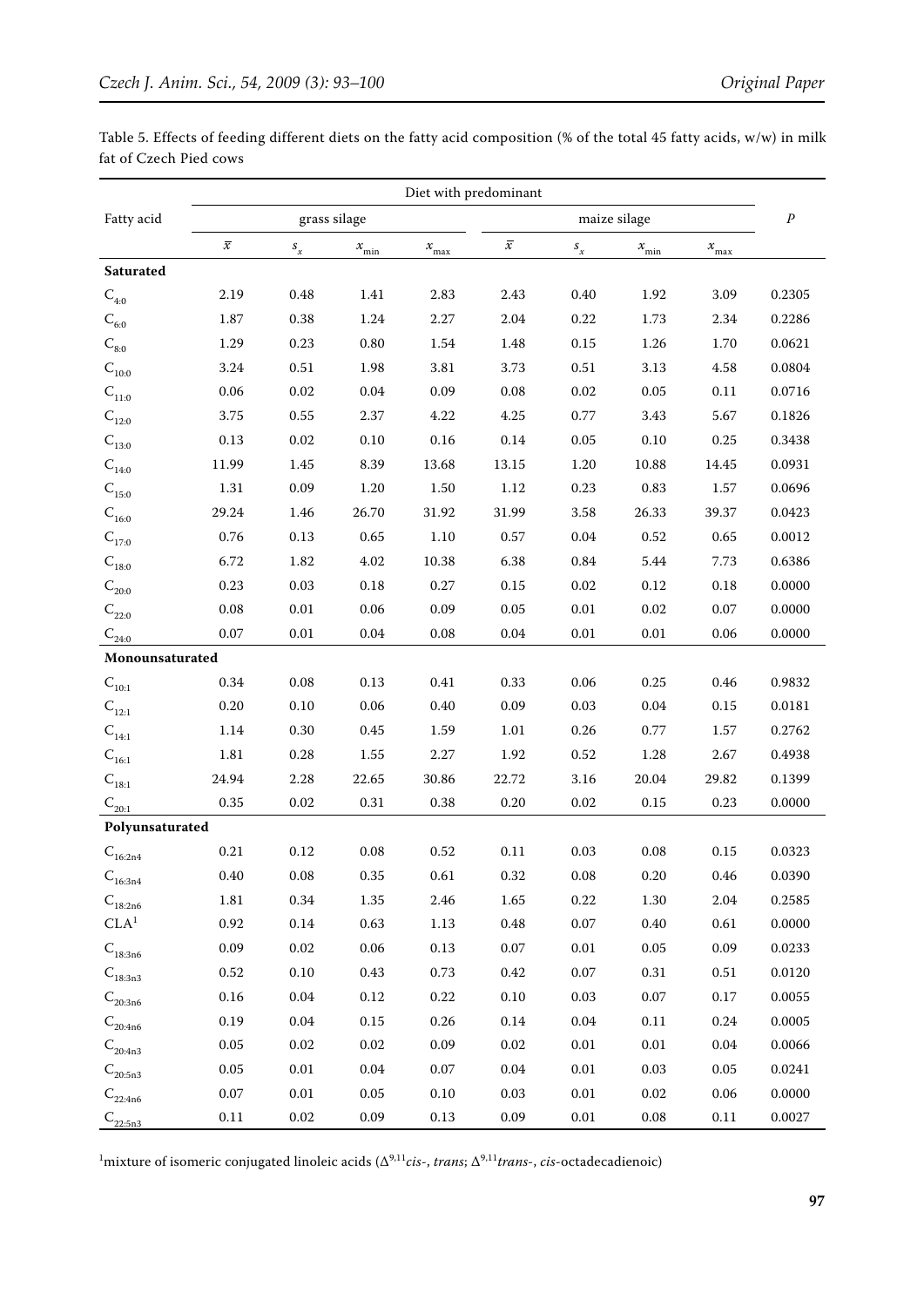The diets affected also the contents of individual monounsaturated fatty acids (MUFAs). Feeding a diet based on grass silage caused the increased contents of all MUFAs except for palmitoleic acid  $(C_{16:1})$ , the proportion of which decreased insignificantly. Proportions of  $C_{12:1}$  (0.20 and 0.09%, *P* < 0.05) and  $C_{20\cdot1}$  (0.35 and 0.20%,  $P < 0.001$ ) after feeding the diets based on grass silage and maize silage, respectively, were determined. Statistically insignificant differences were observed both in oleic acid  $(C_{18:1})$  proportions (24.94 and 22.72%) and in total MUFA proportions (28.78 and 26.27%, respectively) (Table 5 and Figure 2).

An increase in MUFA and PUFA proportions in milk fat is certainly compensated by a decrease in the SFA proportion (Figure 3). In this study, feeding of the diet based on grass silage resulted in an insignificant decrease in all even-chain acids between  $C_{4:0}$  and  $C_{14:0}$ , and in a significant decrease in  $C_{16:0}$ (29.24 and 31.99; *P* < 0.05). The proportions of acids with longer chains increased significantly (*P* < 0.01 and *P* < 0.001). As mentioned above, changes in the proportion of hypercholesterolaemic acids  $C_{12:0}$ ,  $C_{14:0}$  and  $C_{16:0}$  can have a very detrimental health impact. As may be seen from Figure 3, the diet based on grass silage decreased significantly their sum value (44.98 and 49.38%; *P* < 0.05).

The determined decrease in hypercholesterolaemic acids along with the increase in MUFA and PUFA proportions resulted in a significant decrease in the values of atherogenic index (2.44 and 3.03;  $P < 0.05$ ) – Figure 1.

The comparison of our results with literature data was complicated due to different experimental conditions and participating factors. However, the papers of Chilliard et al. (2001, 2007) reported



Figure 3. Proportions of saturated fatty acids (SFA) and hypercholesterolaemic fatty acids (HFA =  $C_{12:0}$  +  $C_{14:0}$  +  $C_{16:0}$ ) in milk fat of Czech Pied cows fed diets based on grass and maize silage; % of total fatty acids (w/w);  $a,b$  means with different superscripts differ significantly at 0.05

the following results and knowledge of the effects of maize silage feeding on the milk fat composition. Maize silage as the main forage of a diet leads to the proportions 12–14%, 30–34% and 18–23% of  $C_{14:0}$ ,  $C_{16:0}$  and  $C_{18:1}$ , respectively, in milk fat. Our results (Table 5) showed to be well comparable with those levels. Moreover, according to Chilliard et al. (2001), feeding of maize silage as compared with grass silage causes an increase in all SFAs between  $C_6$  and  $C_{12}$ . This was also observed in our study (Table 5). And finally, the proportions of CLA determined in our study are consistent with results of Chouinard et al. (1998) and Bayourthe et al. (2000), who reported the CLA proportion of 0.4–0.6% when feeding maize silage, while the levels for grass silage feeding were twice higher.

According to Chilliard et al. (2001), the differences in PUFA proportions between milk fats produced by cows fed maize or grass silage are not very large. The linoleic acid proportion varies between 1.8 and 2.8% in maize silage feeding, while it is lower in grass silage feeding. Data in Table 5 differ from these generalised conclusions. However, some other factors should be reasoned. The milk fat composition can be affected by different vegetation stages of ensiled forage (Vanhatalo et al., 2007), different botanical composition and origin of ensiled grasses (Collomb et al., 1999; Leiber et al., 2005) or by different hybrids of ensiled maize (LaCount et al., 1995). For instance, Michalet-Doreau and Doreau (1999) reported the effect of maize silages containing up to 30–40% of grains with a high content of linoleic acid. Such sources then increased the linoleic acid proportion in milk fat.

## **CONCLUSIONS**

The content and composition of all identified fatty acids in milk fat of Czech Pied cows differed with feeding diets based on grass or maize silage. Significant differences were found mainly in PUFA proportions. The proportion of salubrious CLA was significantly higher when feeding the diet based on grass silage as compared with the diet based on maize silage (0.92 and 0.48, respectively, *P* < 0.001). Contents of even-chain SFAs up to  $C_{14:0}$  were insignificantly higher with maize silage feeding and the content of  $C_{16:0}$  was significantly higher (29.24 and 31.99;  $P < 0.05$ ). Significantly higher values as compared with fat of cows fed grass silage were observed both in the total proportion of hyper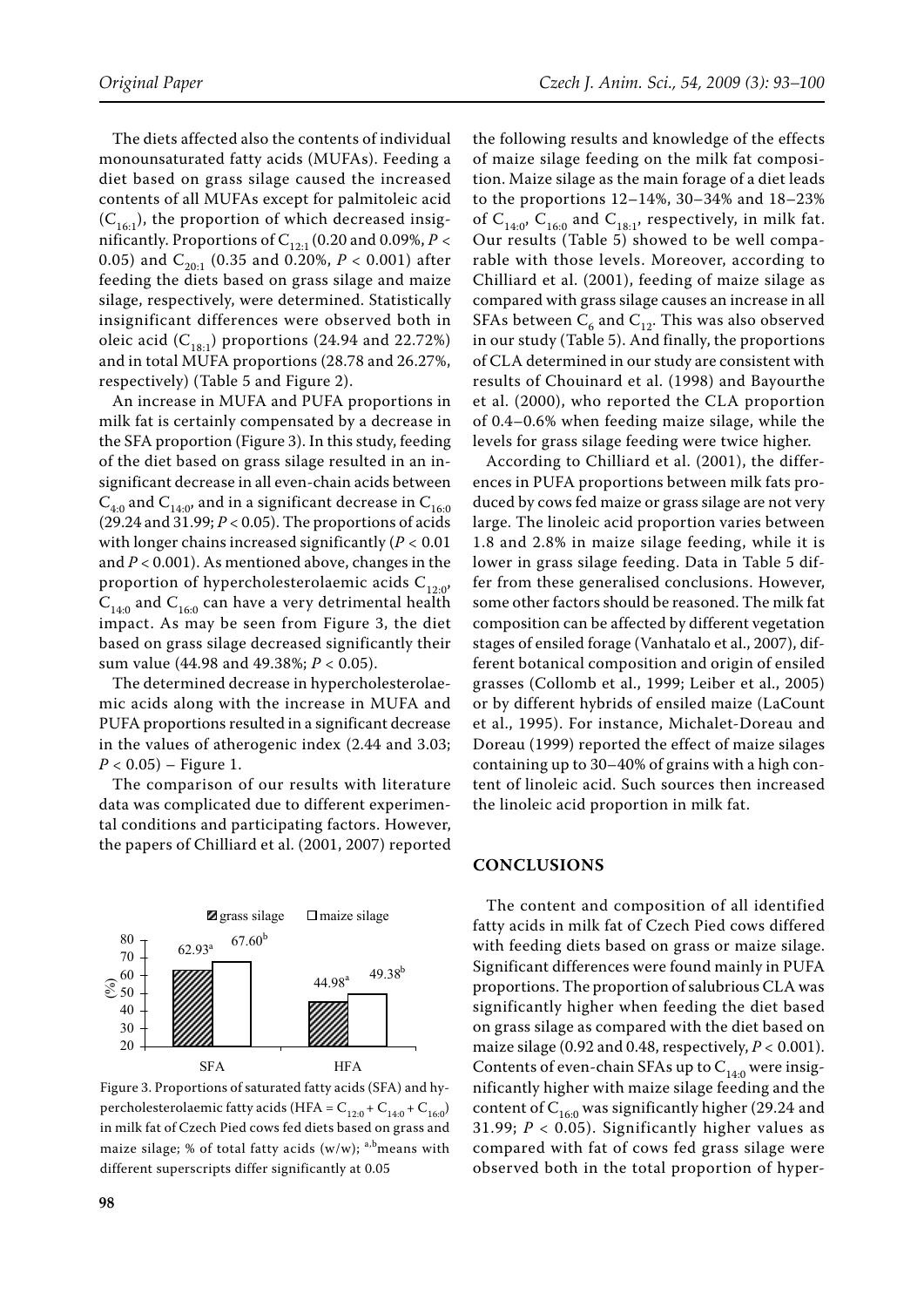cholesterolaemic fatty acids  $C_{12:0}$ ,  $C_{14:0}$  and  $C_{16:0}$ (44.98 and 49.38%, *P* < 0.05) and in the atherogenic index of milk fat (2.44 and 3.03; *P* < 0.05).

The results confirm the presumption that the feeding of appropriate forage can considerably reduce the proportion of hypercholesterolaemic fatty acids in milk fat and the value of the atherogenic index. Thus, the information could be used for the improvement of milk fat composition for healthier nutrition.

## **REFERENCES**

- Ashes J.A., Gulati S.K., Scott T.W. (1997): Potential to alter the content and composition of milk fat through nutrition. Journal of Dairy Science, 80, 2204–2212.
- Bauman D.E., Mather I.H., Wall R.J., Lock A.L. (2006): Major advances associated with the biosynthesis of milk. Journal of Dairy Science, 89, 1235–1243.
- Bayourthe C., Enjalbert F., Moncoulon R. (2000): Effects of different forms of canola oil fatty acids plus canola meal on milk composition and physical properties of butter. Journal of Dairy Science, 83, 690–696.
- Bobe G., Hammond E.G., Freeman A.E., Lindberg G.L., Beitz D.C. (2003): Texture of butter from cows with different milk fatty acid compositions. Journal of Dairy Science, 86, 3122–3127.
- Chilliard Y., Ferlay A., Doreau M. (2001): Effect of different types of forages, animal fat or marine oils in cow's diet on milk fat secretion and composition, especially conjugated linoleic acid (CLA) and polyunsaturated fatty acids. Livestock Production Science, 70, 31–48.
- Chilliard Y., Glasser F., Ferlay A., Bernard L., Rouel J., Doreau, M. (2007): Diet, rumen biohydrogenation and nutritional quality of cow and goat milk fat. European Journal of Lipid Science and Technology, 109, 828–855.
- Chouinard P.Y., Corneau L., Bauman D.E., Butler W.R., Chilliard Y., Drackley J.K. (1998): Conjugated linoleic acid content of milk from cows fed different sources of dietary fat. Journal of Animal Science, 76, 233.
- Collomb M., Bűtikofer U., Spahni M., Jeangros B., Bosset J.O. (1999): Fatty acid and glyceride composition of cow´s milk fat in high- and lowland regions. Sciences des Aliments, 19, 97–110.
- Collomb M., Sollberger H., Bűtikofer U., Sieber R., Stoll W., Schaeren W. (2004): Impact of basal diet of hay and fodder beet supplemented with rapeseed, linseed and sunflower seed on the fatty acid composition of milk fat. International Dairy Journal, 14, 549–559.
- Decree of the Ministry of Agriculture of the Czech Republic No. 124/2001 (2001): The requirements for feeds sam-

pling and principles of laboratory control methods of feeds, supplements and premixes and the mode of sample storage. Statute Book, No. 50, 3091–3216. (in Czech)

- Dewhurst R.J., Fisher W.J., Tweed J.K.S., Wilkins R.J. (2003): Comparison of grass and legume silages for milk production. 1. Production responses with different levels of concentrate. Journal of Dairy Science, 86, 2598–2611.
- DLG-Futterwerttabellen, Wiederkäuer (1997): 7<sup>th</sup> ed., Frankfurt am Main: DLG-Verlag, Germany, 212 pp. (in German)
- Floris R., Dekker R., Slangen Ch., Ellen G. (2006): Influence of pasture feeding and stall feeding on CLA and other fatty acids in bovine milk fat. Australian Journal of Dairy Technology, 61, 13–20.
- Komprda T., Dvořák R., Suchý P., Fialová M., Šustová K. (2000): Effect of heat-treated rapeseed cakes in dairy cow diet on yield, composition and fatty acid pattern of milk. Czech Journal of Animal Science, 45, 325–332.
- LaCount D.W., Drackley J.K., Cicela T.M., Clark J.H. (1995): High oil corn as silage or grain for dairy cows during an entire lactation. Journal of Dairy Science, 78, 1745–1754.
- Leiber F., Kreuzer M., Nigg D., Wettstein H.R., Richard M., Scheeder L. (2005): A study on the causes for the elevated *n-3* fatty acids in cows' milk of alpine origin. Lipids, 40, 191–202.
- Liu Z.L., Yang D.P., Chen P., Lin S.B., Jiang X.Y., Zhao W.S., Li. J.M., Dong W.X. (2008): Effect of dietary sources of roasted oilseeds on blood parameters and milk fatty acid composition. Czech Journal of Animal Science, 53, 219–226.
- Lock A.L., Bauman D.E. (2004): Modifying milk fat composition of dairy cows to enhance fatty acids beneficial to human health. Lipids, 39, 1197–1206.
- Loor J.J., Ferlay A., Ollier A., Ueda K., Doreau M., Chilliard Y. (2005): High-concentrate diets and polyunsaturated oils alter *trans* and conjugated isomers in bovine rumen, blood, and milk. Journal of Dairy Science, 88, 3986–3999.
- Martin B., Ferlay A., Pradel P., Rock E., Grolier P., Dupont D., Gruffat D., Besle J.M., Ballot N., Chilliard Y., Coulon J.B. (2002): Variability of the composition of milk in components having a nutritional interest according to the cow's diet. In: 9<sup>th</sup> Meeting on Ruminant research, Paris, France, INRA, 347–350.
- Michalet-Doreau B., Doreau M. (1999): Review: maize genotype and ruminant nutrition. Sciences des Aliments, 19, 349–365.
- Parodi P.W. (2004): Milk fat in human nutrition. Australian Journal of Dairy Technology, 59, 3–59.